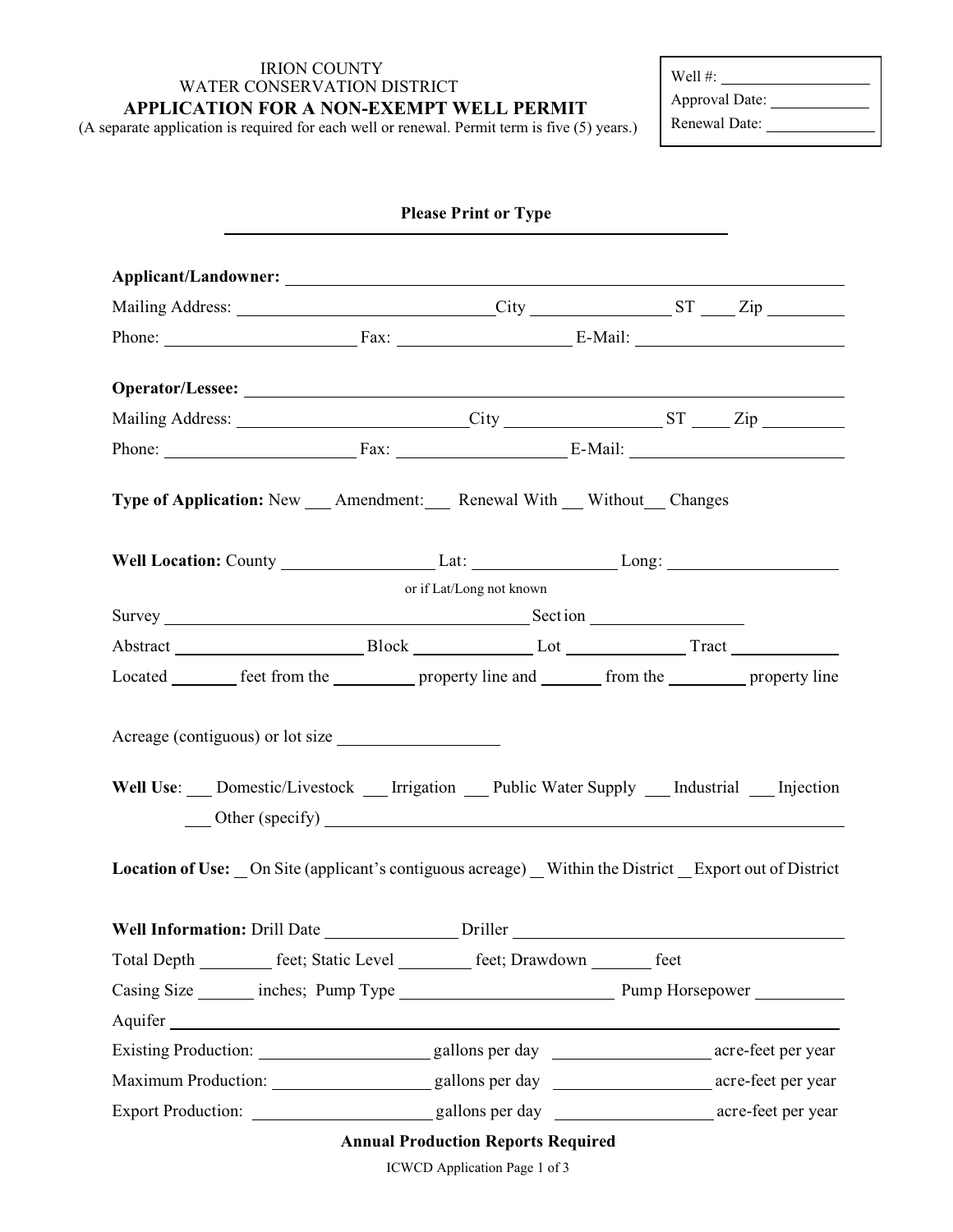#### **Attachments/Documentation:**

- a. Plat or map showing location (in feet) of all wells within a one (1) mile radius and names, addresses and phone numbers of owner/operator/lessee.
- b. Detailed statement of proposed location of use, if greater than one quarter  $(1/4)$  mile from well, type of transportation facilities to be used for conveyance of the water, and a schedule for construction and/or operation of the facility.
- c. Statement of anticipated growth in water demands and alternative water sources being used.
- d. Water conservation and drought contingency plans, if required by law.
- e. For an aggregate system, a description of the entire system and total annual pumpage.
- f. Additional information that may be required in Rule 3.204(c):
	- 1. Hydrogeological report
	- 2. Identification of other possible sources
	- 3. Description of how withdrawal is addressed in the approved regional water plan.

**Affirmation:** I, the undersigned, agree and certify that:

- a. I will avoid waste, achieve water conservation, protect groundwater quality and the groundwater produced from this well will be for a beneficial use;
- b. I will comply with all District and State well plugging and capping guidelines in effect at the time of well closure;
- c. I will abide by the terms of the District Rules, the District Management Plan and orders of the District Board of Directors currently in effect and as they may be modified, changed and amended from time to time;
- d. I will abide by the terms and conditions of this permit;
- e. I am the applicant or am authorized to act for the well owner; and
- f. I agree that all statements and information submitted is, to the best of my knowledge, true, accurate, and complete.

Signature of Applicant: Date: Date:

Printed Name: Name: Name and Name and Name and Name and Name and Name and Name and Name and Name and Name and Name and Name and Name and Name and Name and Name and Name and Name and Name and Name and Name and Name and Name

### **NOTARY PUBLIC'S CERTIFICATE**

Subscribed and sworn to before me, by the said , this

day of  $, 20$ , to certify which witness my hand and seal of office.

**Seal**

Notary Public Signature

Notary Public Printed Name